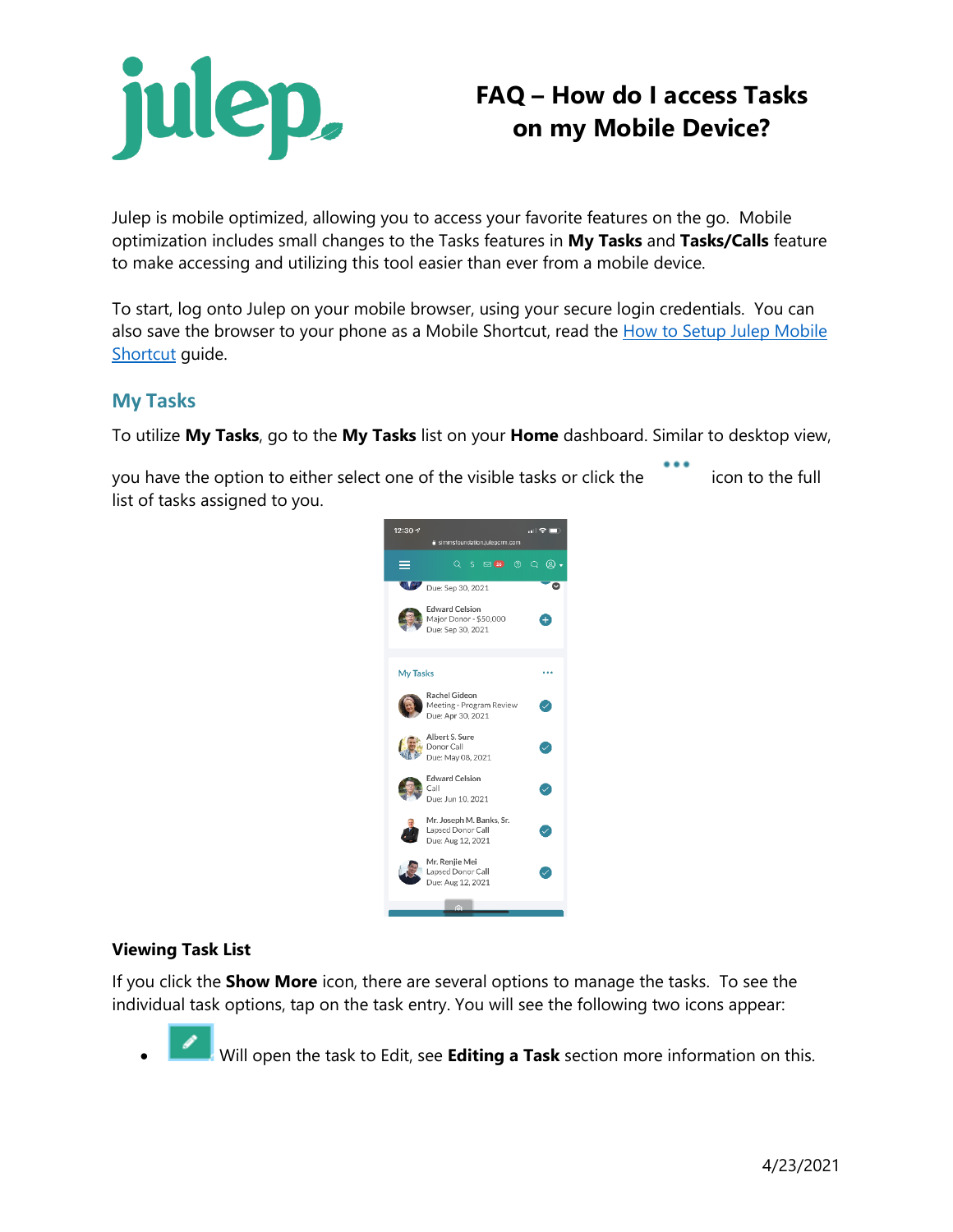$\vert$  Will open a new message asking if you want to mark the task as completed, click Yes to complete and No to return.

|                                      |                                                                         | $\blacksquare$ | 12:31 1                              | $\blacksquare$                                                                 |
|--------------------------------------|-------------------------------------------------------------------------|----------------|--------------------------------------|--------------------------------------------------------------------------------|
|                                      | a simmsfoundation.julepcrm.com                                          | Ò              | AA                                   | a simmsfoundation.julepcrm.com                                                 |
| My Tasks                             |                                                                         | ×              |                                      | Are you sure to mark this task as completed?                                   |
| 2723714<br>Call<br>Botella, Andy     | 8/4/20<br>Lapsed<br><b>Donors</b>                                       |                | Yes<br>Call<br>Botella, Andy         | No<br>A Lapsed<br><b>Donors</b>                                                |
| 2727353<br>Meeting<br>Gideon, Rachel | 10/31/20<br>Meeting with<br>Program Officer<br>- Reading for<br>Success |                | 2727353<br>Meeting<br>Gideon, Rachel | 10/31/20<br>Meeting with<br>Program Officer<br>- Reading for<br><b>Success</b> |
| Amaya, Sofia                         | 11/4/20<br>Legislator Reach<br>Out                                      |                | 2727338<br>Meeting<br>Amaya, Sofia   | 11/4/20<br>Legislator Reach<br>Out                                             |
|                                      | 4/30/21<br>Meeting -<br>Program Review                                  |                | 2727353<br>Meeting<br>Gideon, Rachel | 4/30/21<br>Meeting -<br>Program Review                                         |
| 2580693                              | 5/8/21<br>Donor Call<br>Ξ                                               |                | 2580693<br>Call                      | 5/8/21<br>Donor Call<br>Ξ                                                      |
|                                      | ń<br>m                                                                  | ጠ              |                                      | rħ<br>m                                                                        |

You can also click the  $\Box$  icon at the bottom of the screen. This will give you export options, including Call Sheets. The Call Sheet options will open a new tab in your browser with the respective sheet(s) and the Export option will ask if you want to view or download the Excel file of your tasks.

| 12:31 - |                                  |                                 |                  | $\blacksquare$ $\blacksquare$ |  |
|---------|----------------------------------|---------------------------------|------------------|-------------------------------|--|
| AA      | a simmsfoundation.julepcrm.com   |                                 |                  | Ò                             |  |
|         | My Tasks                         |                                 |                  |                               |  |
|         | 2723714<br>Call<br>Botella, Andy | Call - VA Lapsed                | 8/4/20<br>Donors |                               |  |
|         | 2727353<br>Meeting               | Meeting with<br>Program Officer | 10/31/20         |                               |  |
|         |                                  |                                 |                  | $\pmb{\times}$                |  |
|         |                                  | <b>B</b> Print Call Sheets ▼    |                  |                               |  |
|         | Print Summary                    |                                 |                  |                               |  |
|         | <b>C</b> Export                  |                                 |                  |                               |  |
|         |                                  |                                 |                  |                               |  |
|         |                                  |                                 |                  |                               |  |
|         |                                  |                                 |                  |                               |  |
|         | ⋋                                | لرابا                           | H                |                               |  |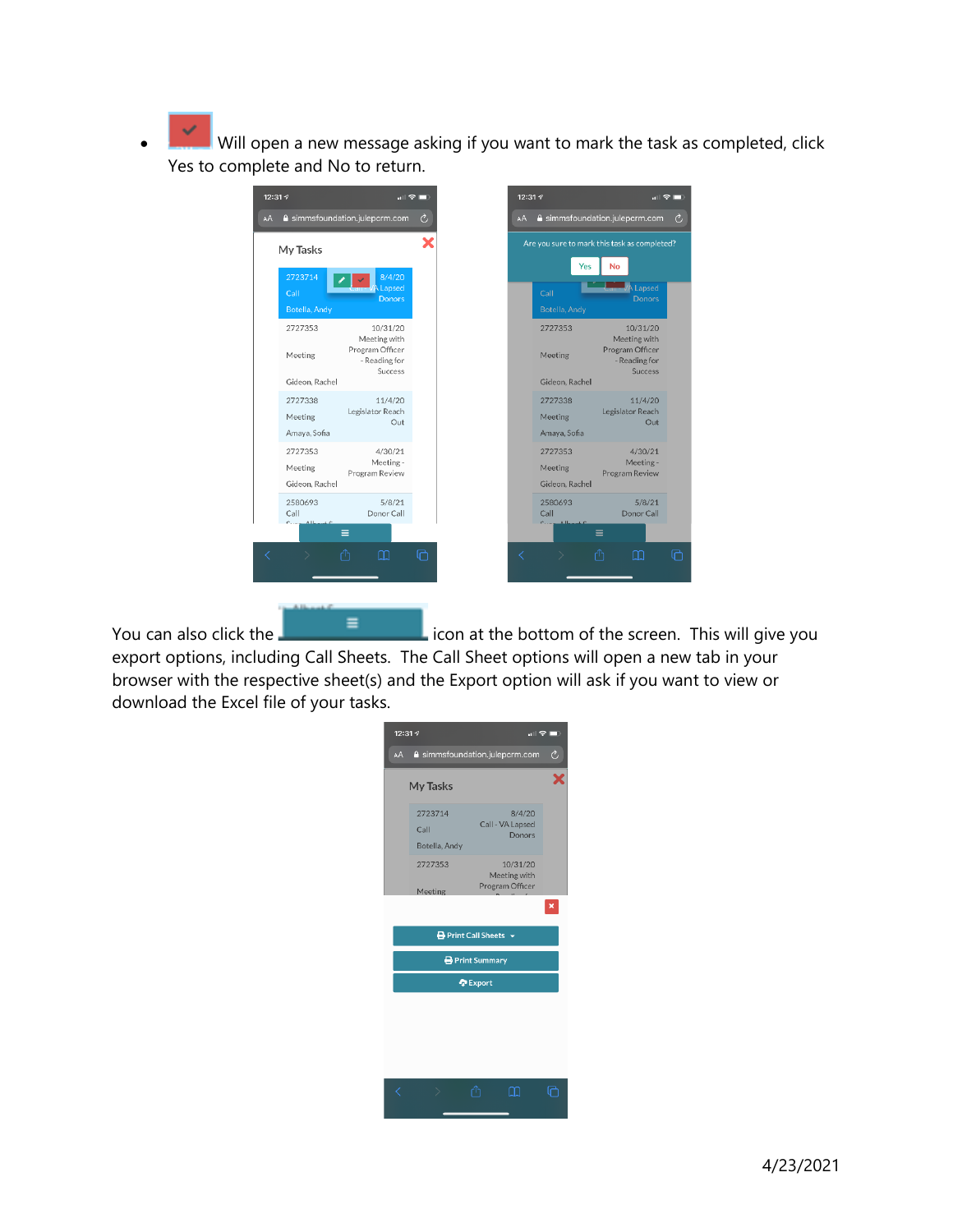#### **Editing a Task**

To open a task to edit, either tap on the task from the **My Tasks** list or use the icon from the full list. When you do the task edit window will appear.

| 12:31 $\sqrt{ }$                     | $\ln \mathcal{F} = 0$ |    | 12:32 4           |                                | $\blacksquare$ $\blacksquare$ |
|--------------------------------------|-----------------------|----|-------------------|--------------------------------|-------------------------------|
| A simmsfoundation.julepcrm.com<br>AA | Ò,                    | AA |                   | A simmsfoundation.julepcrm.com | C,                            |
|                                      | X                     |    | Recurring?        |                                |                               |
| My Tasks > Edit Task                 | $\leftarrow$ Back     |    | Frequency         |                                | ۰                             |
| Edit Task - Ms. Andy Botella         |                       |    | <b>Start Date</b> |                                |                               |
| (PID: 2723714)                       |                       |    |                   |                                | 蘦                             |
| Subject                              |                       |    | End Date          |                                |                               |
| Call - VA Lapsed Donors              |                       |    |                   |                                | 蘦                             |
| Type<br>Call                         | ķ                     |    |                   |                                |                               |
|                                      |                       |    | Completed?        |                                |                               |
| Purpose<br>Follow-up                 | ۴                     |    | Keep as History   |                                |                               |
| Priority                             |                       |    | Done On           |                                |                               |
| Medium Priority                      |                       |    |                   |                                | 蘦                             |
| Scheduled For<br>Rachel Bryant       |                       |    | Done By           |                                |                               |
| Scheduled By                         |                       |    |                   |                                |                               |
| Rachel Brvant                        | v                     |    | Attachment        |                                |                               |
|                                      | Save<br>Cancel        |    |                   | Cancel                         | Save                          |
| ſħ                                   | ╔<br>m                | ✓  |                   | ſħ<br>m                        | ╔                             |
|                                      |                       |    |                   |                                |                               |

From the task, you can scroll and change the fields, including the completion fields. When done,

click save to update and/or complete the task. In addition to adding information, click the icon to quickly see a list of contact information available for the People Record.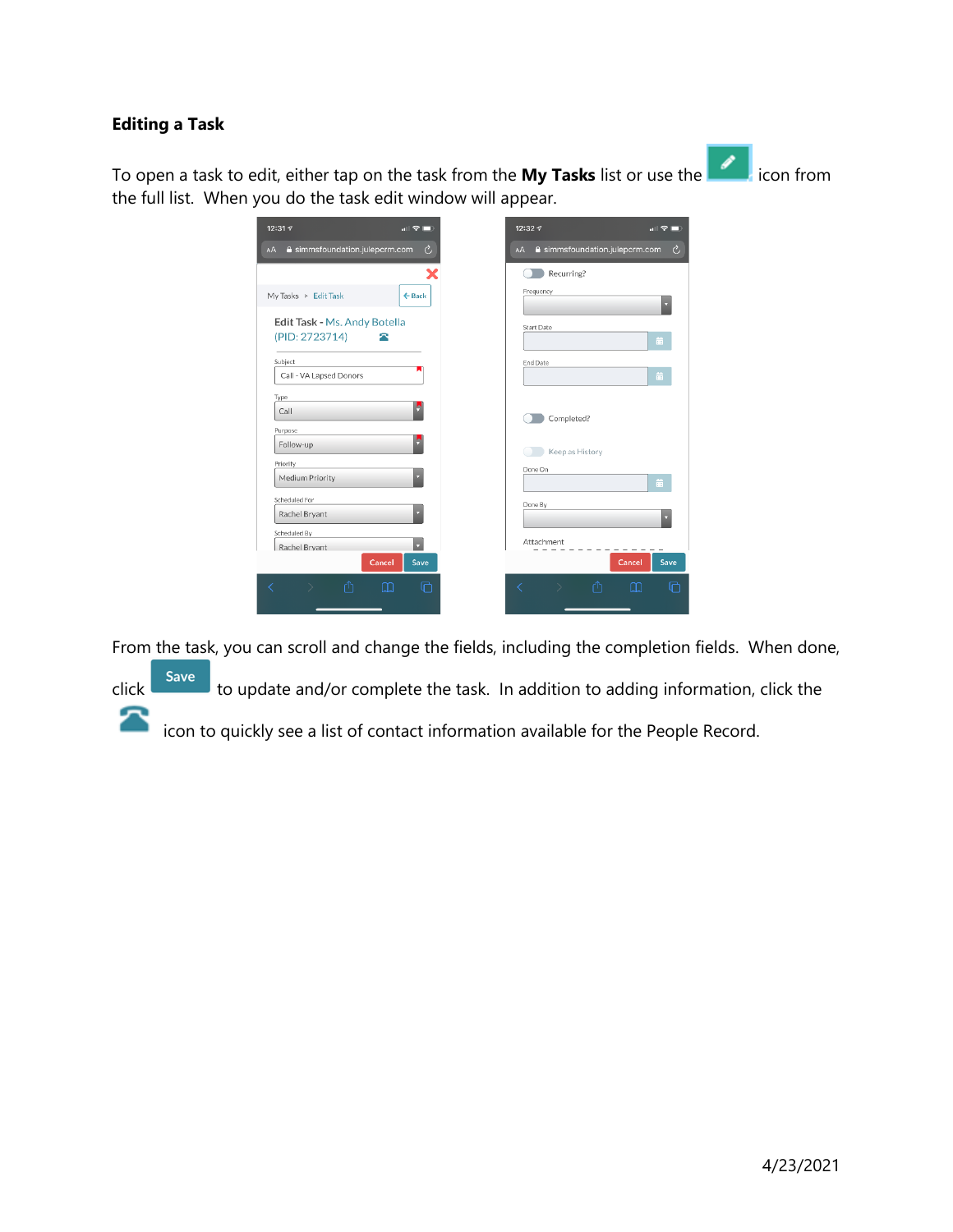| $12:32 - 7$                                         |                                    |                   | ਗ ਉ ⊪             |
|-----------------------------------------------------|------------------------------------|-------------------|-------------------|
| a simmsfoundation.julepcrm.com<br>Ò<br>AA           |                                    |                   |                   |
|                                                     |                                    |                   | ¥                 |
| My Tasks > Edit Task                                |                                    |                   | $\leftarrow$ Back |
| Edit Task - Ms. Andy Botella<br>(PID: 2723714)<br>Δ |                                    |                   |                   |
| Subject                                             |                                    |                   |                   |
| Call - VA L                                         | 谷木<br>Home Phone<br>(305) 527-9968 |                   |                   |
| Type                                                |                                    |                   |                   |
| Call                                                |                                    |                   |                   |
| Purpose<br>Follow-up                                | ⊠∗                                 |                   |                   |
| Priority                                            | Email                              | Andy.Botella@emai |                   |
| Medium Pr                                           | .com                               |                   |                   |
| Scheduled For                                       |                                    |                   |                   |
| Rachel Bryant                                       |                                    |                   |                   |
| Scheduled By                                        |                                    |                   |                   |
| Rachel Bryant                                       |                                    |                   |                   |
|                                                     |                                    | Cancel            | Save              |
|                                                     |                                    |                   |                   |
|                                                     |                                    |                   |                   |

## **Tasks/Calls Feature**

To utilize the **Task/Calls** feature on your mobile device, navigate to the **People Dashboard** and scroll down to **Tasks/Calls** action button. When you open this feature, it functions the same as the feature does on your computer browser. For more information check out the **[About Tasks](https://support.julepcrm.com/hc/en-us/articles/360044768752-Julep-About-Tasks)** 

guide. To access all of the available steps, tap on the icon. This will open a

drop-down list of the available steps. You can also use the  $\Box$  Next icon in the bottom right corner to advance to the next step. The final step, 6, creates your search results and presents the list of tasks.